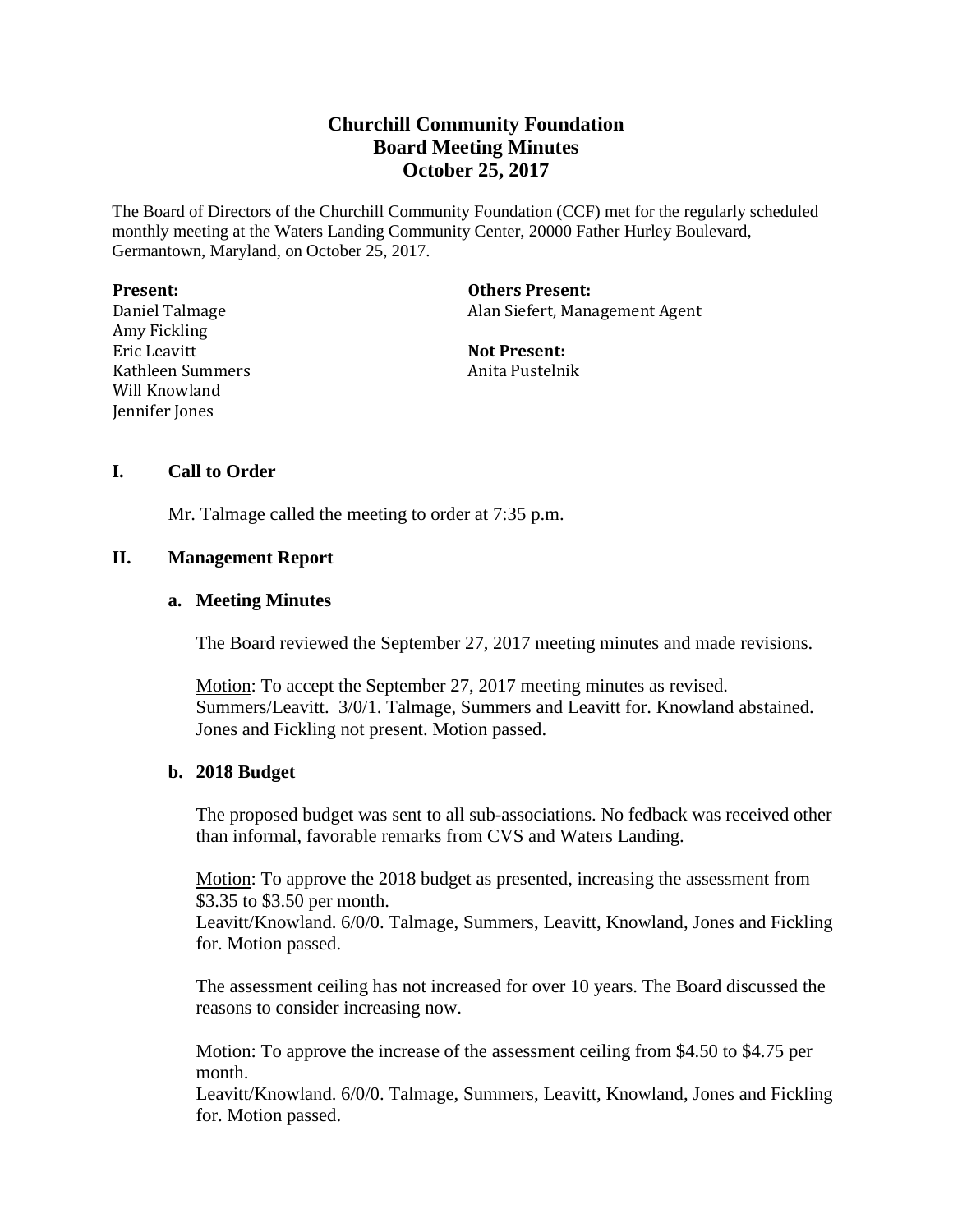#### **c. Amethyst Stream**

The bridges have been completed. They will be working on the plantings over the next 10-14 days. There will be four trees (Red Maples and Willow Oaks) coming in the future. Two will be planted in the stream valley and two lakeside.

# **d. Dredging**

The crews should be all cleared out by the first week of November; two of the barges are already gone.

The Board discussed Mr. Siefert's spreadsheet showing the costs of the dredging project, what has already been paid and what is still expected to be paid. The expenditures have been in line with the budget for the project.

### **e. Submerged Vegetation**

Mainscapes has relocated some of the submerged vegetation from dredge areas to other shorelines. The Board discussed moving coir logs and cattails to Post 2.

### **f. Future Projects**

CEV Stream: The Board anticipates hearing an answer about the grant approval by next meeting.

Esprit Stream: The Board discussed the poor condition of the stream through Esprit. The area has been inspected by Mr. Talmage and Mr. Siefert. CPJ has suggested the Foundation look at the State Highway funding to help with the Esprit Stream restoration.

### **g. Tree Work**

At the previous meeting, 12-15 trees installations were approved by the Board at the mouth of the Amethyst Stream and along Waters Landing shoreline. It was confirmed that a total of 14 trees would be installed.

### **h. Financials**

The Board reviewed the financials for the month ending September 30, 2017.

### **i. Operating Checklist/Pending Projects**

The Board reviewed the operating checklist and pending projects with Mr. Siefert. It was suggested to paint the bridges in the spring. It was also suggested to wait six months to apply grit paint to the new bridges and to wait for them to be sealed.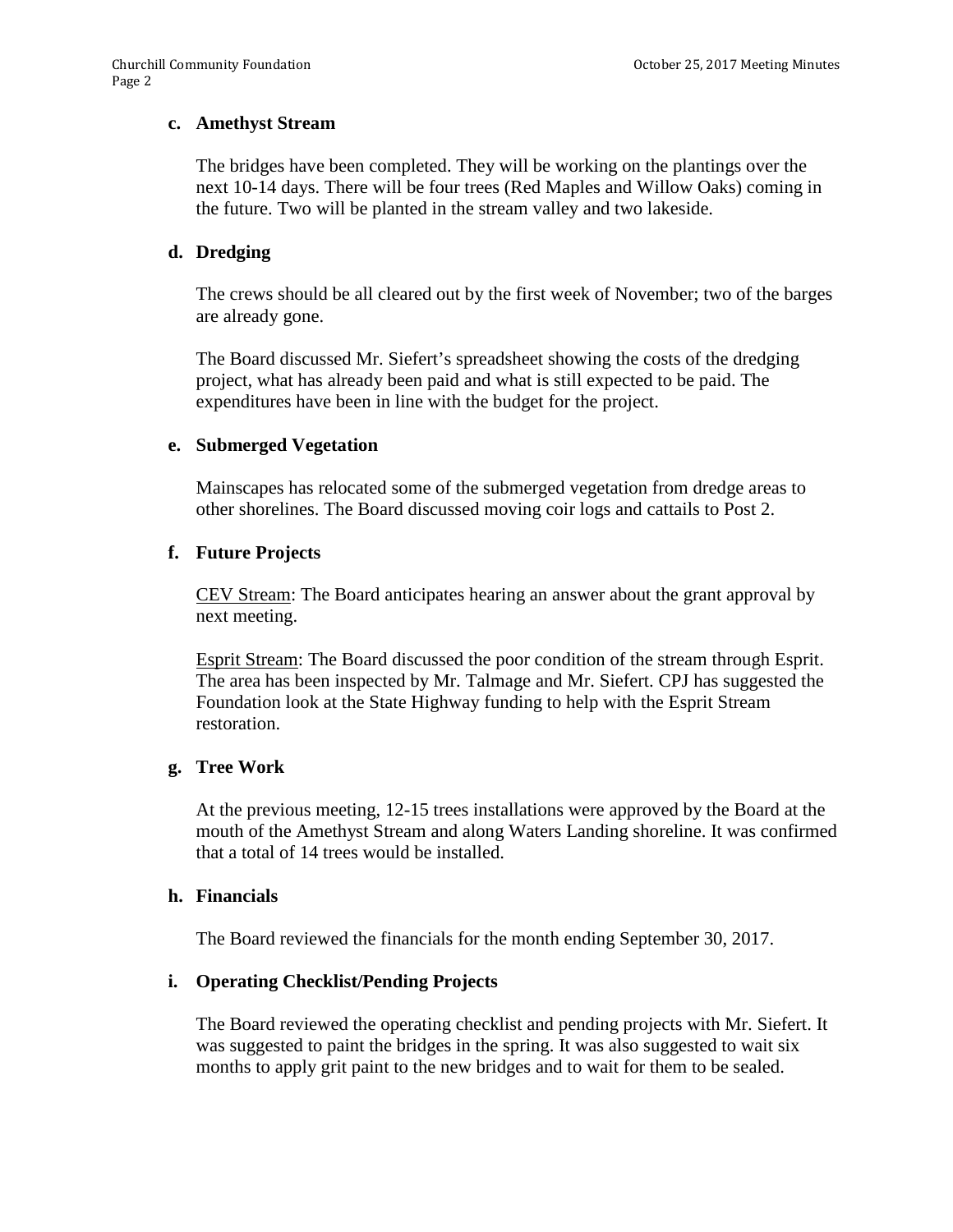### **III. Old Business**

#### **a. Dam Inspector**

The dam inspector has not completed the inspection. Mr. Siefert to follow-up with them.

#### **b. Divers**

The Board discussed waiting until spring to bring in the divers.

#### **c. Signs**

The signs are to come down by the end of the week. The project announcement sign will be kept up for a bit.

#### **IV. New Business**

#### **a. Bubbler**

The Board discussed waiting until spring to discuss. The Board wants to talk to the Hydrilla contractor to get an explanation and options.

#### **b. Bonus**

Motion: To approve the amended motion over email for a \$3,200 net bonus plus fees and taxes for Mr. Siefert. Leavitt/Jones. Leavitt, Knowland, Talmage, Fickling, Jones and Summers for. Motion passed.

# **V. Next Meeting**

The next meeting of the Board of Directors for the Churchill Community Foundation will be Wednesday, December 6, 2017 at 7:30 p.m. at the Waters Landing Community Center.

## **VI. Adjournment**

Motion: To adjourn the meeting at 9:15 p.m. Knowland/Leavitt. 6/0/0. Leavitt, Knowland, Talmage, Fickling, Jones and Summers for. Motion passed.